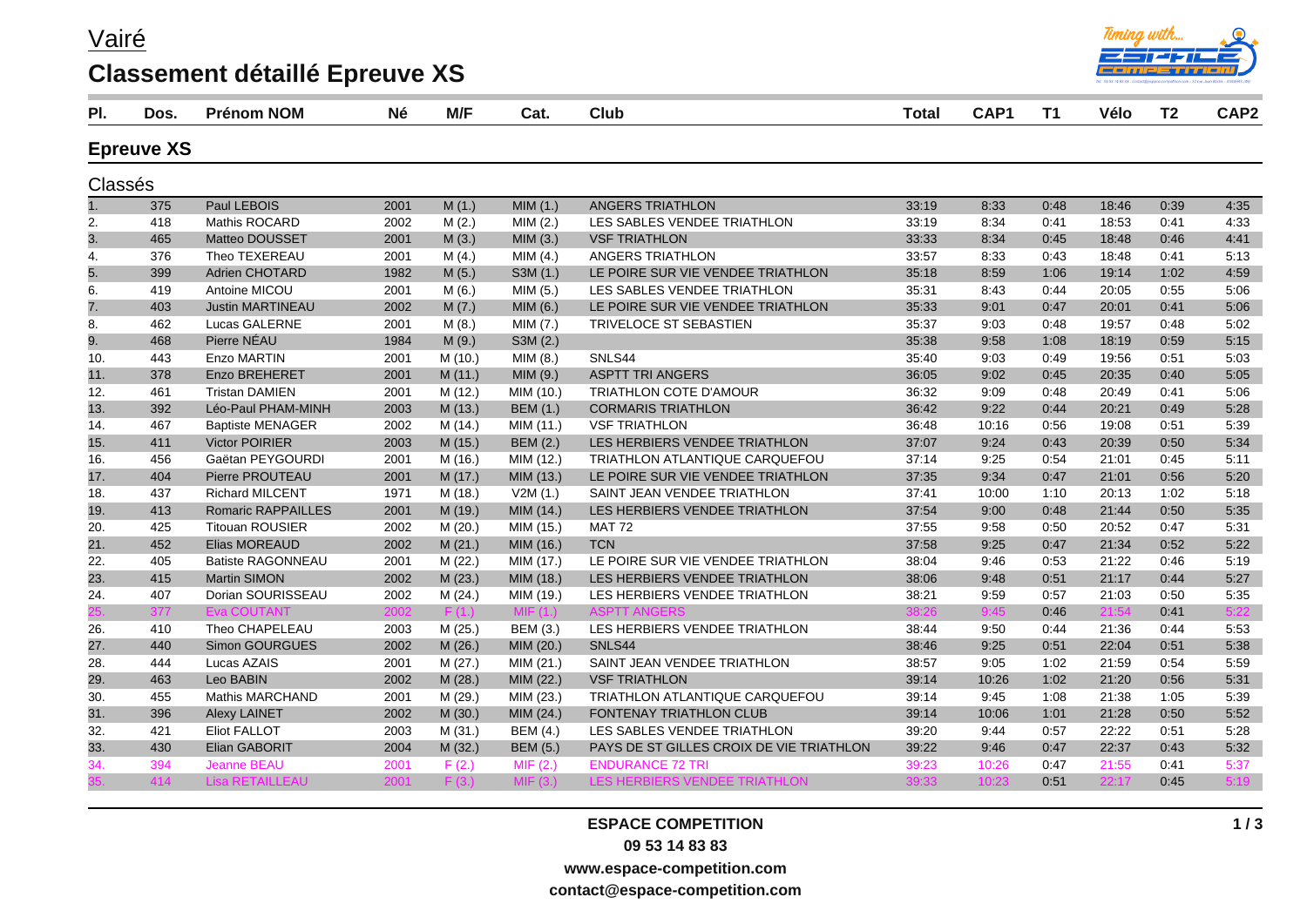## **Classement détaillé Epreuve XS**



| PI. | Dos. | <b>Prénom NOM</b>              | <b>Né</b> | M/F     | Cat.               | Club                                     | <b>Total</b> | CAP1  | T <sub>1</sub> | Vélo  | T <sub>2</sub> | CAP <sub>2</sub> |
|-----|------|--------------------------------|-----------|---------|--------------------|------------------------------------------|--------------|-------|----------------|-------|----------------|------------------|
| 36. | 460  | <b>Ambre GERARD</b>            | 2001      | F(4.)   | MIF(4.)            | <b>TRIATHLON CLUB NANTAIS</b>            | 39:41        | 10:39 | 0:51           | 21:36 | 0:50           | 5:47             |
| 37. | 409  | <b>Baptiste BOURCIER</b>       | 2003      | M (33.) | <b>BEM (6.)</b>    | LES HERBIERS VENDEE TRIATHLON            | 39:56        | 9:50  | 0:57           | 22:25 | 0:49           | 5:56             |
| 38. | 408  | Killian BENJIN                 | 2003      | M (34.) | <b>BEM (7.)</b>    | LES HERBIERS VENDEE TRIATHLON            | 39:56        | 11:12 | 0:56           | 24:13 | 0:51           | 2:47             |
|     |      | Zoé GUEREMY                    | 2001      | F(5.)   | <b>MIF</b><br>(5.) | <b>CORMARIS TRIATHLON</b>                | 40:01        | 10:19 | 0:53           | 22:21 | 0:54           | 5:36             |
| 40. | 398  | Martin CHARBONNIER             | 2002      | M (35.) | MIM (25.)          | LE POIRE SUR VIE VENDEE TRIATHLON        | 40:25        | 10:13 | 0:50           | 23:02 | 0:51           | 5:30             |
| 41. | 436  | <b>Niels GRAVIER</b>           | 2003      | M (36.) | <b>BEM (8.)</b>    | SAINT JEAN VENDEE TRIATHLON              | 40:46        | 10:25 | 0:52           | 23:09 | 0:50           | 5:32             |
| 42. | 417  | Jacques BRUTSCHINE             | 1965      | M(37.)  | V3M(1.)            | LES SABLES VENDEE TRIATHLON              | 40:54        | 11:25 | 0:50           | 21:59 | 0:48           | 5:55             |
|     | 427  | <b>Jade FONTENEAU</b>          | 2001      | F(6.)   | MIF(6.)            | <b>MAT 72</b>                            | 41:00        | 10:08 | 0:51           | 23:49 | 0:42           | 5:33             |
| 44. | 370  | <b>Oriane AUBERT</b>           | 2001      | F(7.)   | MIF (7.)           | <b>CORMARIS TRIATHLON</b>                | 41:36        | 10:55 | 1:00           | 22:49 | 0:55           | 6:00             |
|     | 451  | <b>Clémentine PROUST</b>       | 2001      | F(8)    | MIF(8.)            | TCG79                                    | 41:41        | 10:52 | 1:03           | 22:57 | 0:47           | 6:04             |
| 46. | 432  | Nicolas MERCADIÉ               | 2002      | M (38.) | MIM (26.)          | PAYS DE ST GILLES CROIX DE VIE TRIATHLON | 41:47        | 10:50 | 0:57           | 23:16 | 0:51           | 5:54             |
| 47. | 420  | Paul BRUTSCHINE                | 2004      | M (39.) | <b>BEM (9.)</b>    | LES SABLES VENDEE TRIATHLON              | 41:47        | 10:33 | 0:48           | 23:23 | 0:48           | 6:17             |
| 48. | 401  | <b>Elisa LUSSON</b>            | 2001      | F(9.)   | MIF(9.)            | LE POIRE SUR VIE VENDEE TRIATHLON        | 41:49        | 10:41 | 0:53           | 23:09 | 0:50           | 6:18             |
| 49. | 471  | Julien COUETOUX                | 2001      | M(40.)  | MIM (27.)          |                                          | 41:49        | 10:28 | 0:59           | 23:21 | 1:03           | 6:01             |
| 50. | 448  | Matthieu COUTURIER             | 2001      | M(41.)  | MIM (28.)          | <b>TAC</b>                               | 41:55        | 10:01 | 0:56           | 24:10 | 0:49           | 6:02             |
| 51. | 470  | Jean COURRONEAUD               | 1951      | M(42.)  | V6M(1.)            |                                          | 42:07        | 12:18 | 1:05           |       |                |                  |
| 52. | 402  | <b>Aglais LUSSON</b>           | 2001      | F(10.)  | MIF (10.)          | LE POIRE SUR VIE VENDEE TRIATHLON        | 42:14        | 11:23 | 0:54           | 23:02 | 0.44           | 6:14             |
| 53. | 422  | <b>Charles BONHOMME</b>        | 2003      | M(43.)  | <b>BEM (10.)</b>   | <b>MAT 72</b>                            | 42:19        | 9:48  | 0:59           | 25:12 | 0:50           | 5:32             |
| 54. | 383  | Clément MAILLARD               | 1998      | M (44.) | JUM (1.)           | BEST TRIATHLON ST-NAZAIRE                | 42:24        | 10:20 | 1:03           | 23:10 | 0:56           | 6:55             |
| 55. | 412  | Arthur PORTEAU                 | 2002      | M(45.)  | MIM (29.)          | LES HERBIERS VENDEE TRIATHLON            | 42:39        | 10:37 | 1:01           | 23:42 | 0:53           | 6:28             |
| 56. | 426  | Louison WEBER                  | 2001      | M (46.) | MIM (30.)          | <b>MAT 72</b>                            | 42:51        | 11:20 | 0:51           | 23:03 | 0:49           | 6:50             |
| 57. | 433  | <b>Clément FRADIN</b>          | 2004      | M(47.)  | BEM (11.)          | SAINT JEAN VENDEE TRIATHLON              | 43:13        | 10:55 | 0:49           | 24:30 | 0:51           | 6:10             |
| 58. | 439  | <b>Julie GODEFROY</b>          | 2001      | F(11.)  | MIF (11.)          | SNLS44                                   | 43:14        | 10:54 | 1:03           | 24:06 | 1:01           | 6:11             |
| 59. | 434  | Martin JONAS                   | 2001      | M (48.) | MIM (31.)          | SAINT JEAN VENDEE TRIATHLON              | 43:15        | 10:27 | 0:57           | 25:10 | 0:54           | 5:49             |
| 60. | 400  | <b>Rachel LUSSON</b>           | 2004      | F(12.)  | <b>BEF</b> (1.)    | LE POIRE SUR VIE VENDEE TRIATHLON        | 43:19        | 10:55 | 0:53           | 24:40 | 0:47           | 6:06             |
|     | 381  | <b>Loanne GUILLOU</b>          | 2001      | F(13.)  | MIF (12.)          | <b>BEST TRIATHLON ST-NAZAIRE</b>         | 43:38        | 11:33 | 1:04           | 23:11 | 0:55           | 6:57             |
| 62. | 450  | <b>Bastien PICQ</b>            | 2001      | M (49.) | MIM (32.)          | <b>TAC</b>                               | 43:43        | 10:09 | 0:50           | 22:28 | 0:47           | 9:32             |
|     |      | <b>Clarisse JALLAIS</b>        | 2002      | F(14)   | MIF (13.)          | <b>BEST TRIATHLON ST-NAZAIRE</b>         | 43:50        | 11:29 | 0:52           | 24:09 | 0:50           | 6:33             |
| 64. | 464  | Dorian CORDIER                 | 2002      | M(50.)  | MIM (33.)          | <b>VSF TRIATHLON</b>                     | 43:56        | 10:32 | 1:28           | 25:13 | 1:02           | 5:44             |
| 65. | 390  | Mathis CHEVE                   | 2001      | M(51.)  | MIM (34.)          | <b>CORMARIS TRIATHLON</b>                | 44:01        | 10:28 | 1:06           | 25:20 | 0:56           | 6:13             |
| 66. | 385  | <b>Lisa EVANNO</b>             | 2000      | F(15.)  | CAF(1.)            | <b>BOUGUENAIS CLUB TRIATHLON</b>         | 44:07        | 11:52 | 0:52           | 23:57 | 0:49           | 6:40             |
|     | 424  | <b>Jade PORCHER</b>            | 2002      | F(16.)  | MIF (14.)          | <b>MAT 72</b>                            | 44:13        | 11:31 | 1:02           | 23:54 | 0:53           | 6:54             |
| 68. | 382  | <b>Clisson-Cogrel MATHILDE</b> | 2001      | F(17.)  | MIF (15.)          | <b>BEST TRIATHLON ST-NAZAIRE</b>         | 44:26        | 11:48 | 1:04           | 24:06 | 0:57           | 6:34             |
| 69. | 442  | <b>Maximilien LETORT</b>       | 2004      | M(52.)  | <b>BEM (12.)</b>   | SNLS44                                   | 44:33        | 12:14 | 1:02           | 27:13 | 1:01           | 3:06             |
| 70. | 393  | <b>Marine PHAM-MINH</b>        | 2001      | F(18.)  | MIF (16.)          | <b>CORMARIS TRIATHLON</b>                | 44:46        | 11:40 | 1:01           | 24:15 | 1:03           | 6:48             |
|     | 457  | Perrine PEYGOURDI              | 2002      | F(19.)  | MIF (17.)          | <b>TRIATHLON ATLANTIQUE CARQUEFOU</b>    | 44:58        | 11:32 | 1:21           | 24:35 | 1:02           | 6:31             |
| 72. | 459  | Etienne THOMAS                 | 2002      | M (53.) | MIM (35.)          | TRIATHLON ATLANTIQUE CARQUEFOU           | 45:22        | 10:58 | 1:00           | 26:35 | 0:58           | 5:52             |
| 73. | 449  | Julien DUCROZ                  | 2001      | M(54.)  | MIM (36.)          | <b>TAC</b>                               | 45:23        | 10:46 | 1:04           | 26:44 | 0:56           | 5:55             |
| 74. | 428  | <b>Melissa KHICHANE</b>        | 2002      | F(20.)  | MIF (18.)          | <b>MAT 72</b>                            | 45:33        | 11:49 | 1:07           | 25:00 | 0:59           | 6:41             |

**ESPACE COMPETITION 09 53 14 83 83 www.espace-competition.com contact@espace-competition.com**